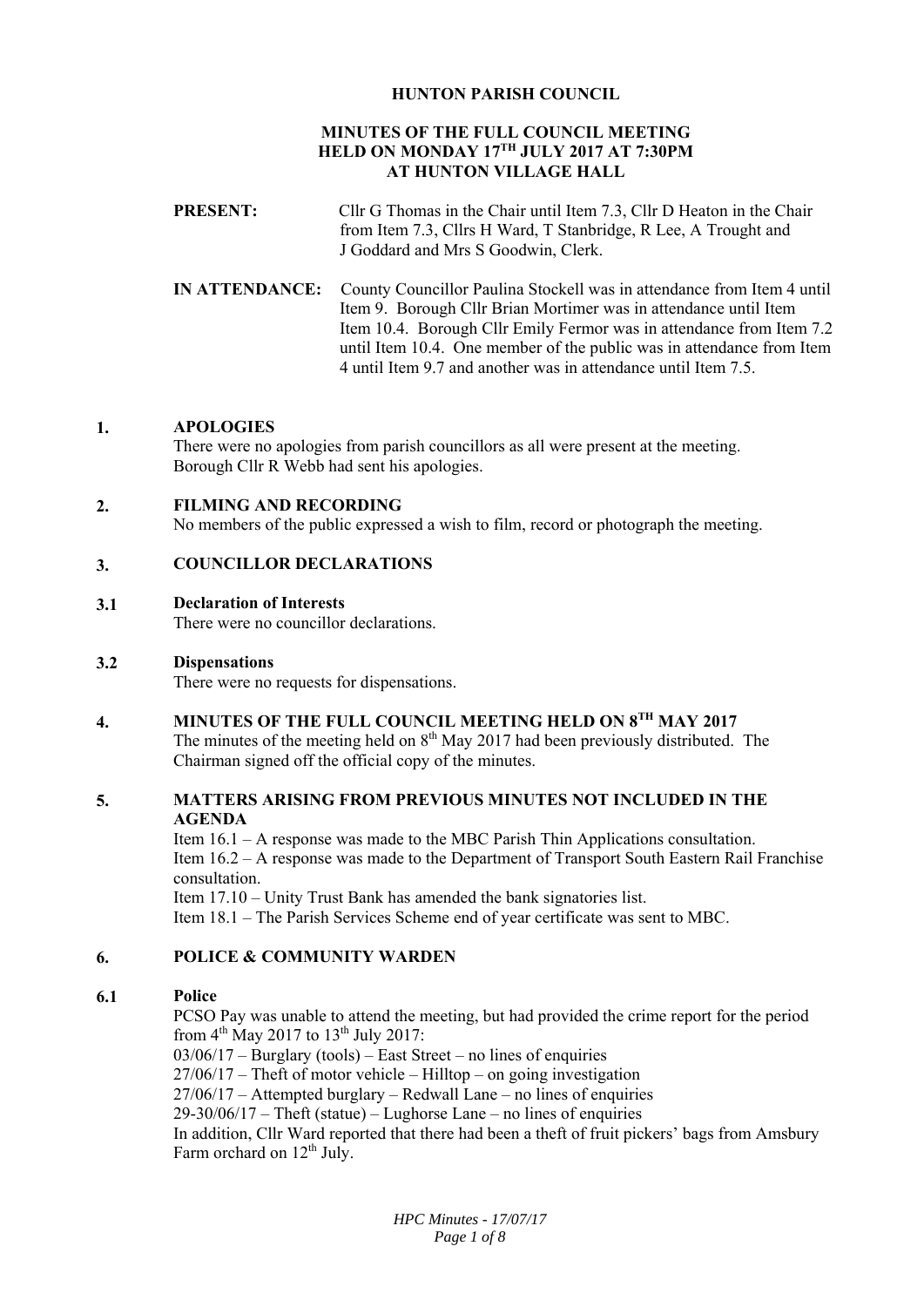#### **6.2 Community Warden**

Adam McKinley was unable to attend the meeting, but had provided the following report: I now work closely with two local GP surgeries in Yalding and Coxheath to help people like residents in Hunton with help in getting a lifeline, help with benefits (young and old), care, gaining access to groups and general support. I am working with two clients in Hunton in helping with these needs, referred by Yalding surgery. I am also trying to arrange a surgery with PCSO Jasmine Pay on local issues. I understand I am not always in area but have been visiting while on late shifts. I have a high welfare list during the day which restricts my visible presence in the day time, but I will do my best to visit when I can. Any worries or questions, please contact via email or my number is 07811271021.

#### **6.3 Huntonwatch**

A report had not been received on Huntonwatch.

#### **7. LOCAL COMMUNITY**

#### **7.1 King George V Playing Field**

Simon Taylor, Chairman of the King George V Playing Committee, reported on the last meeting held on  $12<sup>th</sup>$  July:

A boundary walk was undertaken prior to the meeting and various actions agreed, including:

- Trimming the hedge to 5-6 feet from the car park to the poplar trees.
- Installing posts, strainers and a length of stock fence on the West Street side to protect the saplings.
- Obtaining quotes for the replacement of the low post and rail barrier between the car park and children's play area to match the fencing on the adjacent side of the car park.
- Strimming the boundary.
- Painting the swing and multiplay equipment.
- Bracing the posts holding the safety netting between the cricket pitch and Bowls Club.

The MBC inspection reports do not highlight any health and safety issues.

Grant funding applications have nearly been completed for KCPFA and Awards for All for a new nest swing and resurfacing under the multiplay equipment. County Cllr Stockell will also be contacted.

There is still no one attending Committee meetings from the Football Club.

At the AGM, following the Committee meeting, all Trustees were re-elected and there were no changes to the Chairman or Secretary. The Chairman thanked the Secretary and all of the Committee.

#### **7.2 Hunton Village Hall Committee**

Cllr Trought, Chair of the Hunton Village Hall Committee, reported that the Committee has agreed to limit hall hire for teenage parties to residents of Hunton only.

Mike Summersgill, Treasurer, stated that the accounts were approved at the AGM. The hall's insurer has approved an insurance claim for repairs due as a result of a water leak - the repairs will be undertaken in August. The hall has been on a water meter since Christmas; the charge for the four months since has been the same as the previous 12 months when unmetered. Simon Taylor advised that he had checked for water leaks and the Football Club should be checked.

#### **7.3 Hunton Primary School**

Cllr Stanbridge reported that there was an incident on the school's Sports Day where a couple of parents' cars, parked outside the bus stop, were scraped with a key, so perhaps consideration should be given to alternative arrangements next year.

Cllr Trought is planning to visit the school in September to discuss ways to help the parking situation.

#### **7.4 Tree & Pond Warden**

The Tree & Pond Warden, Mike Summersgill, reported that the Turkey Oak tree on the recreation field needs to be reduced by a third or removed altogether. One quote has been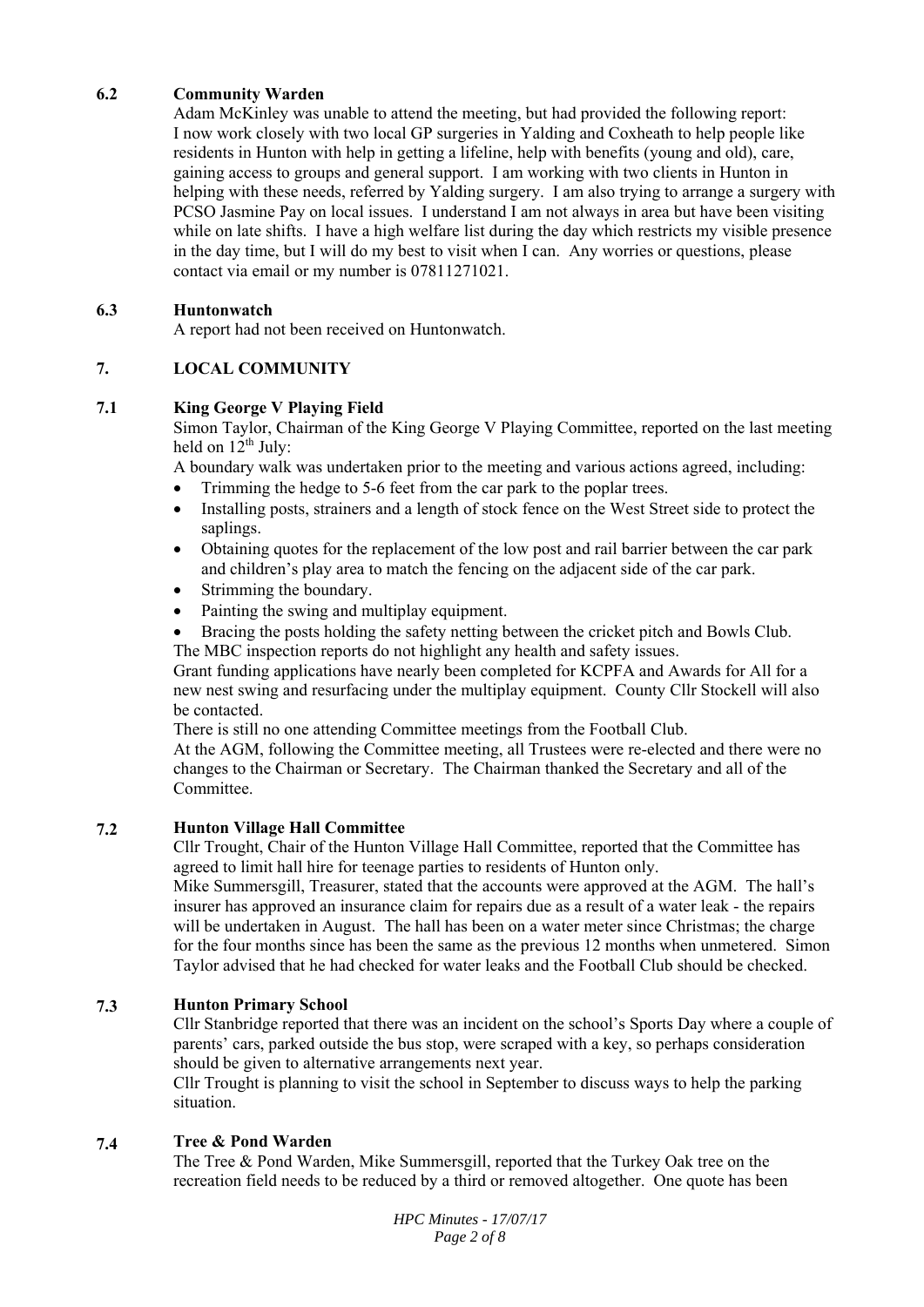received for the reduction and two more will be obtained with a view to the work being undertaken in September. A safety notice will be placed on the trunk. There is nothing to report on ponds, other than that they are dry.

#### **7.5 Hunton Village Club**

Cllr Trought reported that two working parties had tidied up around the Club and cut the hedge back. No one has volunteered to take over as Chairman of the Village Club Committee since Phil Nichols announced he wished to stand down. The Committee is looking at ways to share the responsibility.

#### **8. COUNTY & BOROUGH COUNCILLORS**

#### **8.1 County Councillor**

County Cllr Stockell had nothing to report.

#### **8.2 Borough Councillors**

Borough Cllr Fermor stated that the Wares Farm planning application had been a significant issue. Full Council will be held on 19<sup>th</sup> July.

Borough Cllr Mortimer reported that the Planning Enforcement Officer was obtaining legal advice regarding Amsbury Farm, but is now on holiday. The Mayor of Picardy in France has sadly passed away, but there are still plans to link with Hunton.

#### **9. PARISH COUNCILLORS**

#### **9.1 Liaison with External Bodies**

Cllr Thomas reported that he meets regularly with the Chairmen of other parish councils (including Peter Coulling, Geraldine Brown, Cheryl Taylor-Maggio, John Horne, Eileen Ryden, Robert Sinclair and Bill Lash from Leeds Castle) to put pressure on Maidstone Borough Council regarding issues which arise. Cllr Thomas plans to suggest procedural changes in the planning process (see Item 13.2). Borough Cllr Mortimer advised that he could help to arrange a meeting between the group and the Chief Executive and Leader of MBC on this issue.

#### **9.2 Footpaths and Ditches**

Cllr Heaton reported that he had spoken with Clive Baxter of Amsbury Farm, who has marked the footpath from Savage Farm, is reinforcing the fence between his and neighbouring land and has mown a path through the meadow. Some issues are not Mr Baxter's to resolve. Originally the footpath went through Savage's, there is a diversion, but it is not possible to get through. The ditches are dry.

#### **9.3 Highways**

Cllr Goddard reported that the 7.5T weight restriction sign, which is to be moved to the exit of Amsbury Farm, has just entered the consultation phase.

The resurfacing of Hunton Hill will be delayed until after the water main replacement work. The 20mph signs are working outside the school

Cllrs Goddard and Lee carried out two Lorrywatch sessions on  $26<sup>th</sup>$  June and  $5<sup>th</sup>$  July, with nothing to report from either. It is difficult to select the best time to do Lorrywatch as HGV traffic is constant throughout the day. Cllr Goddard will do another session this week. Cllr Stanbridge volunteered to do a Lorrywatch session.

#### **9.4 Speedwatch**

Cllr Ward reported that, as stated at the Annual Parish Meeting in May, Hunton Speedwatch is struggling and things have not improved since. Speedwatch is currently without a co-ordinator, although Cllr Ward and Steve Wyles have been trying to manage things between them where they can and do not really have sufficient members to co-ordinate in any case. Despite a plea for more volunteers in the Herald, no one has come forward and some of the existing members are finding it very difficult due to personal circumstances, so Speedwatch sessions cannot be carried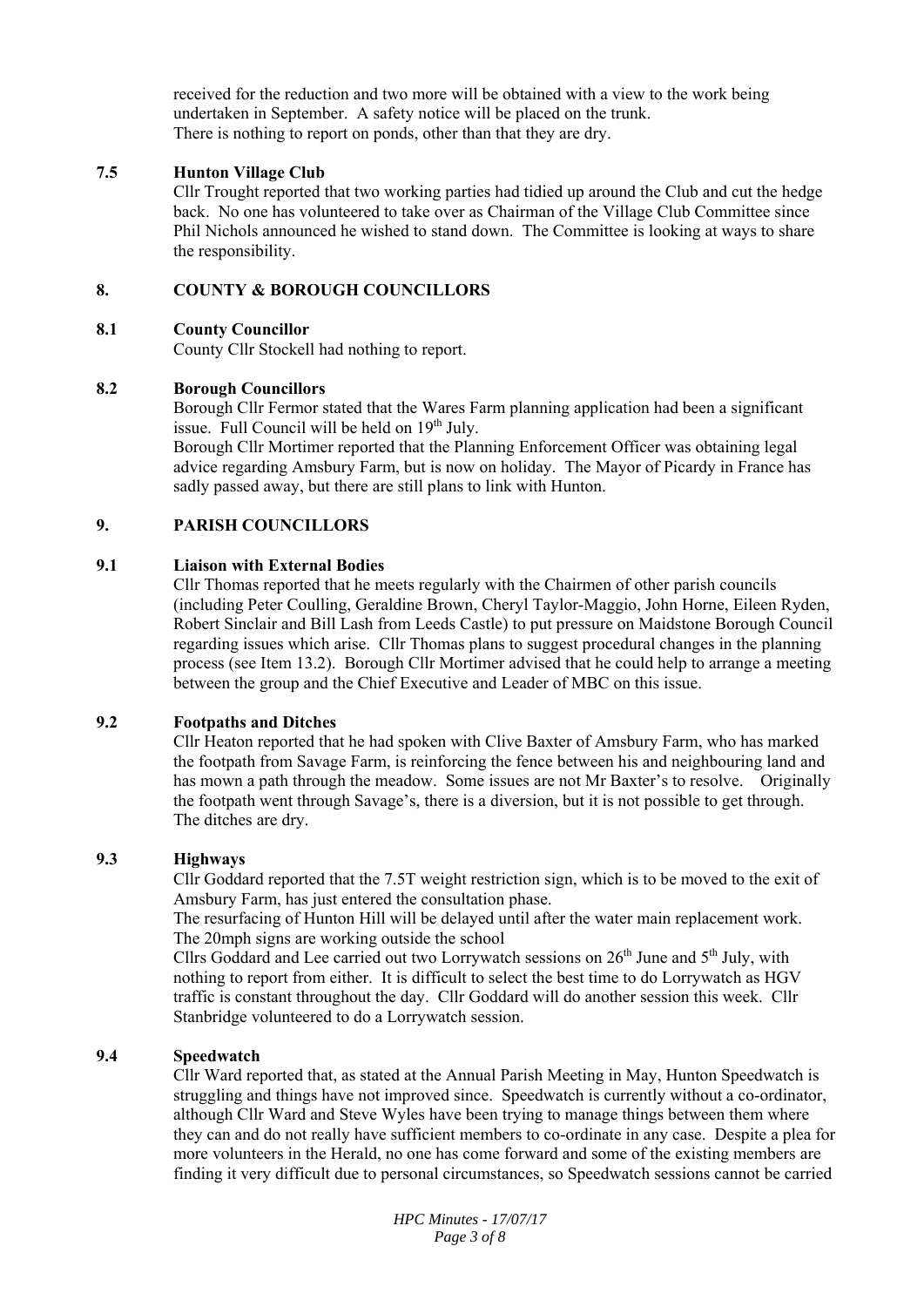out with any regularity.

There has been one session since May, on 29<sup>th</sup> June, during evening rush hour. 15 speeding vehicles were recorded, with 42mph being the highest speed. No letters of advice were issued as this was the first time each of the vehicles had been observed by Speedwatch.

#### **9.5 Hunton Parish Plan/Neighbourhood Plan**

Cllr Trought reported that the Neighbourhood Plan was on hold, but she had attended a Neighbourhood Planning Workshop which was very useful and she had made contract with the man running the session. Even though Hunton is unlikely to be blighted by development, it could be useful to have a Neighbourhood Plan from an economic development/business point of view.

#### **9.6 Communication & Events**

Cllr Ward reported that a Pop-up shop, combined with Parish Council surgery, will be held on 22<sup>nd</sup> July. Other events taking place are:

- The Friends of St Mary's Train Day on 30th July
- Musicals on the Green on 27th August
- Walk and Lunch on 2nd September
- Beer Festival on 23rd September
- East Street v West Street Cricket Day on 24th September
- Runaways Reformed Gig on 30th September

The Hunton Fete took place on  $17<sup>th</sup>$  June. Cllr Trought reported that the photographer from the KM newspaper stayed for over two hours and there was a half-page article in the KM. Cllr Trought has written a piece for the Hunton Herald. Everyone really enjoyed the Applause act at the Fete.

Cllr Heaton thanked Cllr Trought for all her hard work on the Fete, which raised £800 after deductions. The money raised will pay for next year's Fete.

#### **9.7 Planning Issues and Consultations**

Cllr Stanbridge had nothing to report.

#### **9.8 Utilities**

Cllr Stanbridge had nothing to report.

#### **10. OTHER PARISH MATTERS**

#### **10.1 Flooding**

Cllr Heaton had attended a meeting organised by the National Flood Forum at Collier Street school, attended by various organisations. Questions on natural flood control were considered, why the Teise storage area is not being pursued, as well as consideration of what the Internal Drainage Board might do regarding hedge clearing. Another meeting is being held on 2<sup>nd</sup> August to provide an update. If there is a lot of rain in winter, flooding will occur as it has previously. The flood barrier at the Leigh is being raised by one metre. All addresses on the flood resilience scheme have been contacted, although only a third have responded.

#### **10.2 Traffic and Road Safety Issues**

Cllr Stanbridge stated that a joined-up plan is needed as traffic and road safety is one of the biggest issues facing Hunton with many areas to consider, including parking and HGVs. A separate working party meeting needs to be held regularly outside of the Parish Council, to include others not on the Parish Council. There will be a huge increase in traffic, following new housing developments in Yalding and Marden, as well as the development of the Wares Farm site. Cllr Goddard suggested that help may be available from County Cllr Stockell in terms of grants. Cllrs Ward and Goddard **Agreed** to determine who is interested in joining the working party and make a provisional date in the first half of September to meet and set terms of reference. ACTION: CLLR WARD/CLLR GODDARD

> *HPC Minutes - 17/07/17 Page 4 of 8*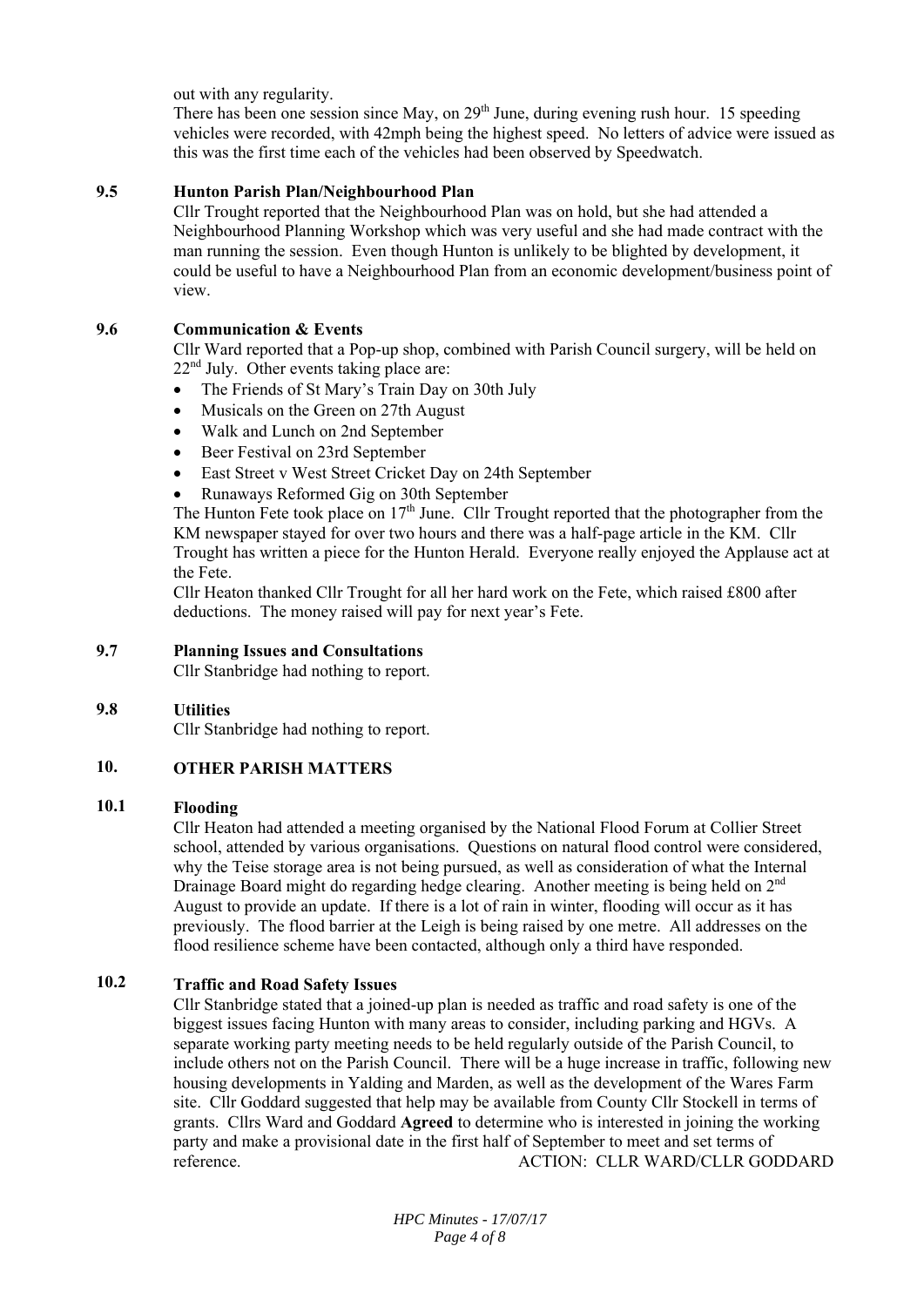#### **10.3 Hunton Hill Water Main Replacement**

Cllr Stanbridge advised that South East Water has shortened the project at Heath Road. The Hunton Hill water main replacement is a 16-week programme (including a two-week embargo over Christmas) to replace 150m of water main. Cllr Stanbridge will ask South East Water for a programme of the work as it should not take 14 weeks for the replacement. He had asked that the work be rescheduled for August, due to the school, but this has not happened even though there was no satisfactory reason why the work could not have been swapped with Heath Road. There are concerns about the rerouting of traffic. Cllr Ward noted that the work is being done at the busiest time of the year for Amsbury Farm and there is no satisfactory alternative route for HGVs. Borough Cllr Mortimer had asked if traffic lights could be put in place, but South East Water has said not. Cllr Stanbridge will contact SE Water again and push for the work to be rescheduled. ACTION: CLLR STANBRIDGE

#### **10.4 Hunton Emergency Plan**

Members **Agreed** to include the Hunton Emergency Plan on the agenda for the next Planning Meeting. ACTION: CLERK

#### **10.5 Plunkett Foundation Call to Action**

The Plunkett Foundation is a charity which helps communities (mainly in rural areas) set up and run community co-operatives, with the Call to Action setting out a number of ways parish councils can get involved. Cllr Heaton pointed out that the document mentions registering village assets and Neighbourhood Plans. Cllr Trought questioned whether the Village Club could be listed as a community asset. Community assets can be listed as part of the Neighbourhood Plan process. If assets are registered as community assets, community groups have the right of first refusal. Various pieces of agricultural land could also be listed. Members **Agreed** that consideration should be given to assets in Hunton which could be listed as community assets for discussion at the next Parish Council meeting in September.

ACTION: ALL CLLRS

#### **10.6 Clerk's Report**

The Clerk advised that she was on holiday from  $14<sup>th</sup>$  to  $27<sup>th</sup>$  August.

#### **11. CONSULTATION**

#### **11.1 MBC Low Emissions Strategy Consultation**

Cllr Thomas noted that the consultation concentrates on changes to buses, there is nothing about private diesel cars. Cllr Stanbridge Agreed to draft a response to the consultation.

ACTION: CLLR STANBRIDGE

#### **12. FINANCE**

#### **12.1 Budget Monitoring Report**

The Budget Monitoring Report to 30th June 2017 was **Noted**.

#### **12.2 Income Received**

Members **Noted** that no income had been received since the last meeting: Cllr Trought reviewed and signed the bank reconciliation.

#### **12.3 Payments Made**

Members **Approved** the following payments made since the last meeting:

| $SO -$ Sharon Goodwin – Salary & office allowance – May  | £431.61 |
|----------------------------------------------------------|---------|
| 300192 - Lesley Lee – Food for Annual Parish Meeting     | £46.81  |
| $SO -$ Sharon Goodwin – Salary & office allowance – June | £431.61 |
| Unity Trust Bank – Service charge                        | £18.00  |

#### **12.4 Cheques for Signature**

Members **Agreed** that the following payments be approved and the cheques were signed by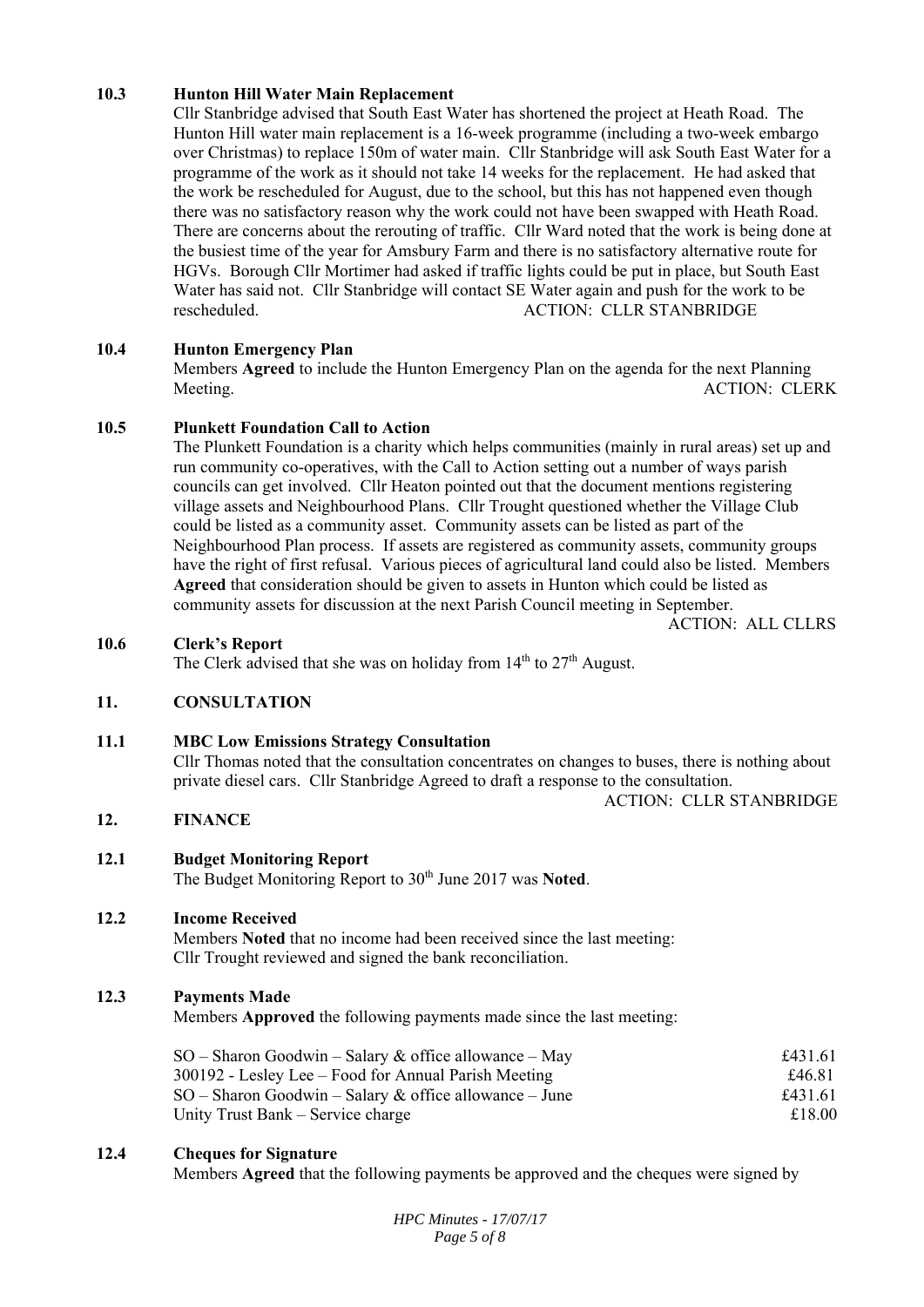Cllrs Trought and Stanbridge:

| 300193 – KALC – Neighbourhood Planning Workshop                | £72.00 |
|----------------------------------------------------------------|--------|
| $300194 - EON - Street lighting electricity$                   | £10.38 |
| 300195 – Helen Ward – Annual Parish Meeting posters            | £40.00 |
| $300196 -$ Lionel Robbins $- 2016/17$ Internal Audit           | £75.00 |
| $300197 - SLCC - Annual membership$ subscription               | £93.00 |
| $300198 - \text{CPRE} - \text{Annual membership subscription}$ | £36.00 |
| 300199 – Mike Summersgill – Tree Warden training expenses      | £31.05 |

#### **12.5 Internal Audit Report**

The Internal Auditor carried out the audit on 2nd May 2017. Members **Noted** the report of the Internal Auditor.

#### **12.6 Village Hall Insurance**

A request has been received from the Village Hall Committee to contribute towards the Village Hall insurance premium. In previous years the Council has paid an 80% contribution. The premium this year is £1,552.64 (2016: £1,455.80), so an 80% contribution calculates as £1,242.11 (2016: £1,164.64).

Members **Agreed** to contribute £1,242.11 and cheque 300200 was signed by Cllrs Trought and Stanbridge.

#### **12.7 Cricket Pavilion**

A National Non-Domestic Rate demand for the cricket pavilion has been received from MBC for £1,047.86. Following contact with MBC, the Clerk has been assured that the pavilion will be eligible for 100% Small Business Rate Relief, resulting in no charge.

#### **12.8 Maintenance Contract**

Q-Tec Solutions Ltd, which installed the CCTV and intruder alarm systems, has enquired about setting up service contracts for the site, as they have received reset requests which they have honoured for no fee, without a service contract being in place. An intruder alarm annual maintenance contract would cost £90 plus VAT per annum and a CCTV annual maintenance contract would cost £240 plus VAT per annum. Both include an annual service visit. Members **Agreed** that a maintenance contract should be taken out for the CCTV. The Village Hall Committee will discuss the intruder alarm contract at the next meeting. ACTION: CLERK

#### **12.9 Review of Clerk's Salary**

The National Joint Council for Local Government Services (NJC) agreed new pay scales for 2017-2018, to be implemented from  $1<sup>st</sup>$  April 2017. Applying the rates from  $1<sup>st</sup>$  April results in back pay of £11.79 owed to the Clerk for April to June.

Members **Approved** the increase in the Clerk's salary in line with the NJC pay scales 2017-18 and the back pay of £11.79 for April to June 2017. Cllrs Trought and Stanbridge signed cheque 300201 for £11.79 and a standing order mandate to increase the Clerk's monthly salary payment.

#### **13. PLANNING**

#### **13.1 Planning Decisions**

Members noted the following planning decisions:

#### **13.1.1 Forsters Cottage, Water Lane** – 17/501544/FULL

Replacement of existing garage doors with two new windows together with minor internal alterations.

Parish Council recommendation: No objection Maidstone Borough Council decision: Permitted

> *HPC Minutes - 17/07/17 Page 6 of 8*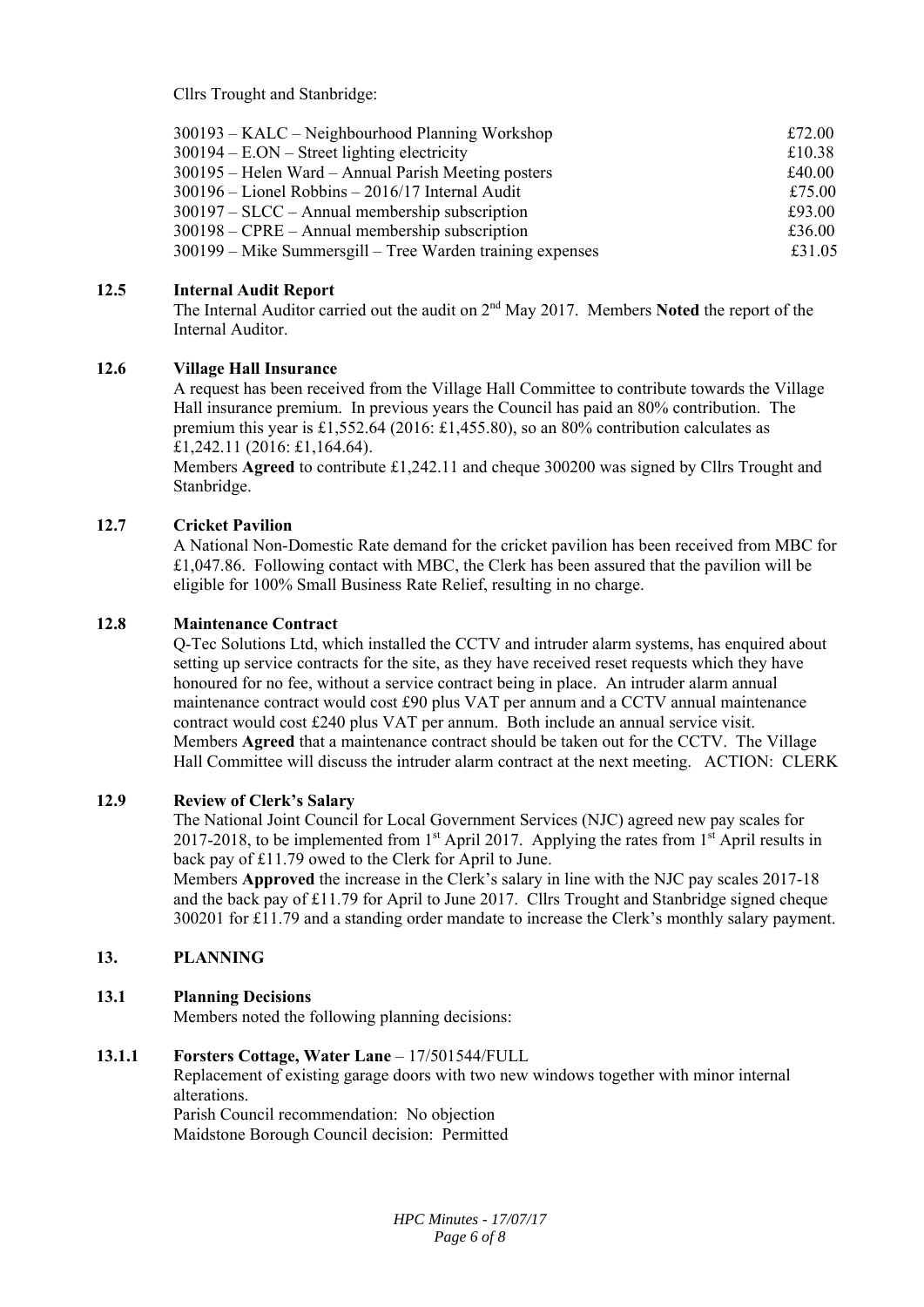- **13.1.2 Forsters Cottage, Water Lane** – 17/501545/LBC Listed Building Consent for replacement of existing garage doors with two new windows together with minor internal alterations. Parish Council recommendation: No objection Maidstone Borough Council decision: Permitted
- **13.1.3 1 Bishops House, Bishops Lane** – 17/501921/FULL Erection of an oak framed garden room to rear elevation. Parish Council recommendation: No objection Maidstone Borough Council decision: Refused

### **13.1.4 1 Bishops House, Bishops Lane** – 17/501922/LBC Listed Building Consent for the erection of an oak framed garden room to rear elevation. Parish Council recommendation: No objection Maidstone Borough Council decision: Refused

### **13.1.5 Petty Hoo, Bishops Lane** – 17/501881/FULL Demolition of existing outbuilding and construction of a garage with two parking bays, workshop and garden store. Parish Council recommendation: No objection Maidstone Borough Council decision: Permitted

**13.1.6**  Petty Hoo, Bishops Lane - 17/501882/LBC Listed Building Consent for the demolition of existing outbuilding and construction of a garage with two parking bays, workshop and garden store. Parish Council recommendation: No objection Maidstone Borough Council decision: Permitted

## **13.1.7 Hunton C of E Primary School, Bishops Lane** – 14/504109/ADV Advertisement consent for the installation of 2 no. non-illuminated metal pole mounted signs (Retrospective Application). Parish Council recommendation: Approve Maidstone Borough Council decision: Permitted

### **13.1.8 Riverside Cottage, Vicarage Road, Yalding** – 16/505750/FULL Partial conversion of garage to form ancillary accommodation. Parish Council recommendation: Refuse Maidstone Borough Council decision: Permitted

#### **13.2 Land South of Redwall Lane** – 16/508659/FULL

*(Item taken before Item 5)* 

The planning application was approved by MBC Planning Committee on 6<sup>th</sup> July (although the decision does not appear on the MBC planning portal yet).

Borough Cllr Mortimer assumed that the planning application would be refused on highways grounds and would therefore go to MBC Planning Referrals Committee, but the outcome can now only be changed through judicial review. The officers felt that business arguments came before countryside arguments. The Chairman of the meeting did not allow proper discussion. Linton Parish Council had suggested a pre-meeting for councillors, but the Chairman had not allowed it.

County Cllr Stockell advised that she had submitted a formal complaint about the Chairman. Cllr Thomas stated that transport is a very important issue for this planning application, on which the Chairman did not allow adequate discussion. The KCC Highways representative gave conditional approval to the application if three conditions involving changes to the highways are met. The other issue is jobs, but if Berry Gardens has 30% market share now, they will not double their output, as suggested, and therefore not double the amount of jobs. Cllr Thomas felt that the Planning Officer's report was very one-sided, with lots of discussion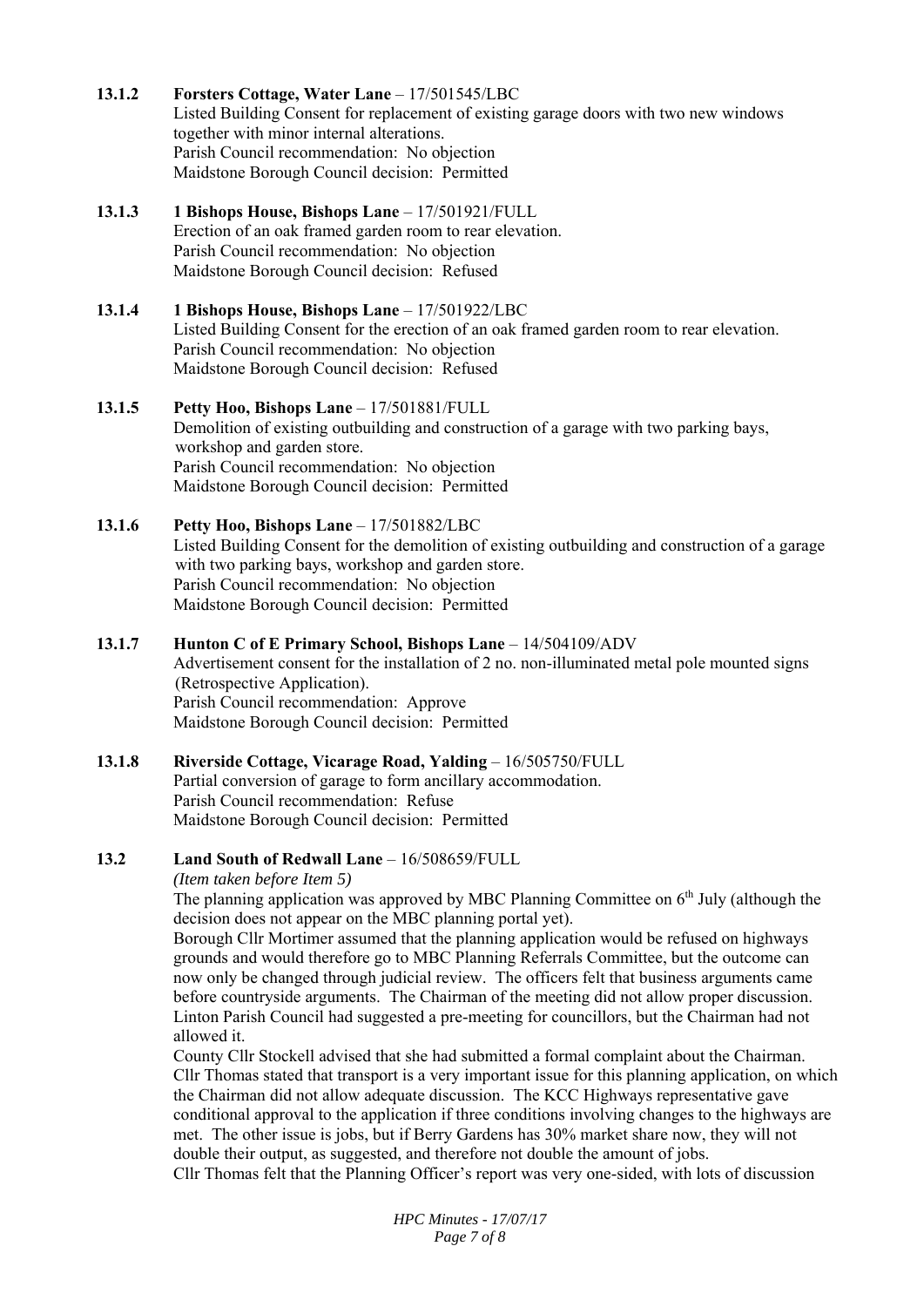about what would happen inside the building, which is irrelevant. The officers stated at Committee that if MBC Planning Committee did not approve the application and there was an appeal, they would be unable to support it. Although the result of the application decision cannot be changed now, Cllr Thomas considered that the planning procedure should be formally changed to ensure that (on significant planning applications) the Planning Officer meets with parish councillors, as well as the applicant, for a pre-application meeting. In addition, the officer's report lists all objectors to the planning application, but does not comment on the objections themselves. The procedure should be changed to include this.

Cllr Mortimer advised that an independent body is to report on the MBC Planning Department, but the report is not available to councillors yet. There may be suggested changes to procedures in this report, which should be made public at some stage. Hunton and Linton parish councils should write to MBC.

Cllr Thomas agreed to write to the Chief Executive and Leader of MBC recommending changes in planning procedure. ACTION: CLLR THOMAS Cllr Ward asked if KCC Highways' stance is that the alterations to Linton crossroads have be be done before work can begin on site. Cllr Mortimer advised that there would be a s278 agreement. When the planning application was approved the land was given by the applicant and he would hope that KCC would start considering work on the crossroads within the next couple of months. Cllr Thomas stated that the three highways improvements required by KCC Highways should take place before work begins and Borough Cllr Fermor agreed that as they are conditions for approval, they should be done before the building works.

#### **14. DATE OF NEXT MEETING**

The next full Council Meeting is on **Monday 18th September 2017** at Hunton Village Hall.

**There being no further matters to discuss the meeting closed at 9:55pm.**